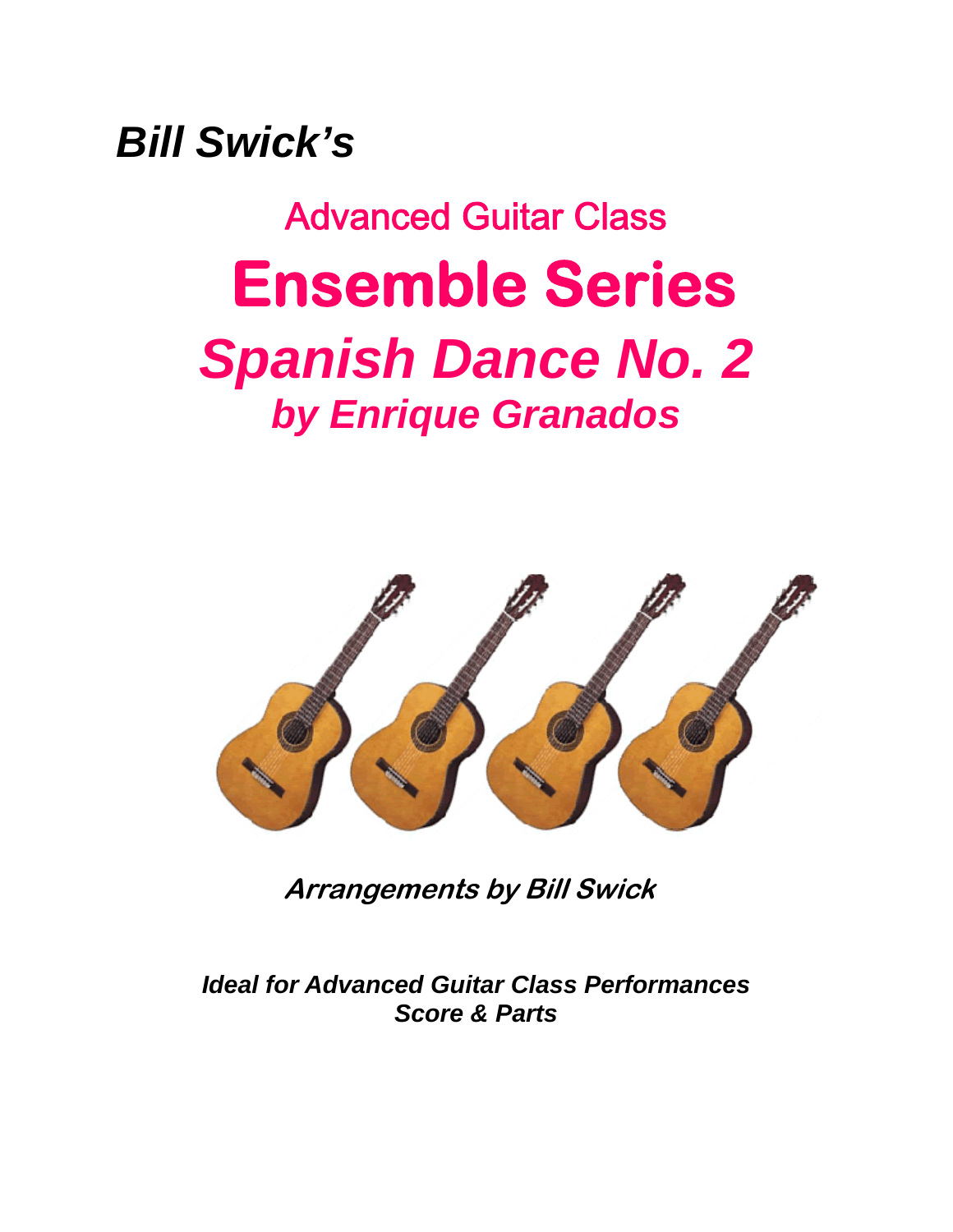Duration 5 min. 30 sec.

Spanish Dance No. 2

Score